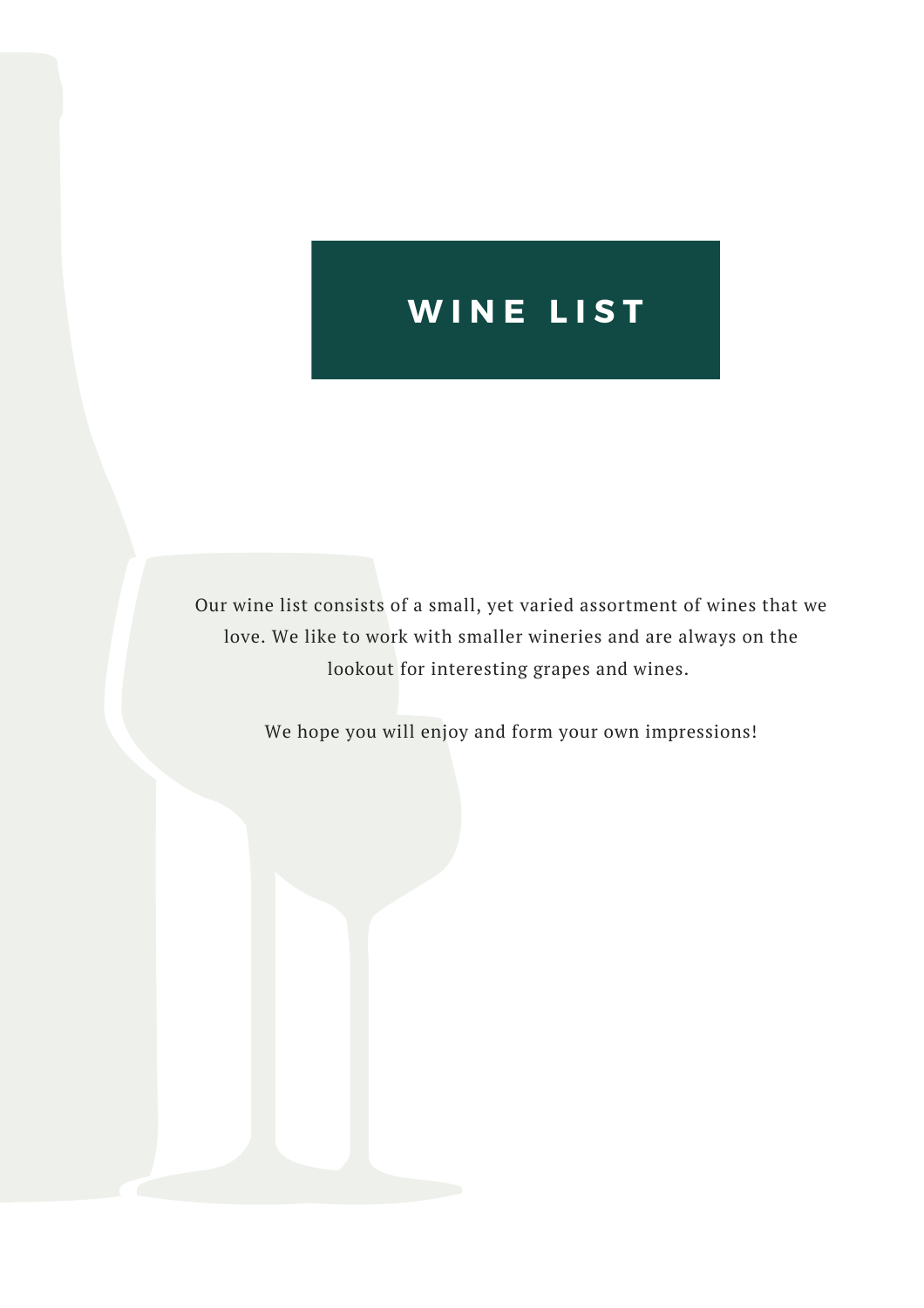## **W I N E P A I R I N G**

#### **S T A N D A R D W I N E M E N U 8 C L**

A selection of our favorites to compliment the dishes.

| 4 glasses | € 19.50 |
|-----------|---------|
| 5 glasses | € 24.00 |
| 6 glasses | € 28.50 |
| 7 glasses | € 34.50 |

#### **D R I V E R ' S W I N E M E N U 4 C L**

Need to drive? No problem! Enjoy small measures to compliment the dishes.

| 4 glasses | € 13.00 |
|-----------|---------|
| 5 glasses | € 16.00 |
| 6 glasses | € 19.00 |
| 7 glasses | € 22.00 |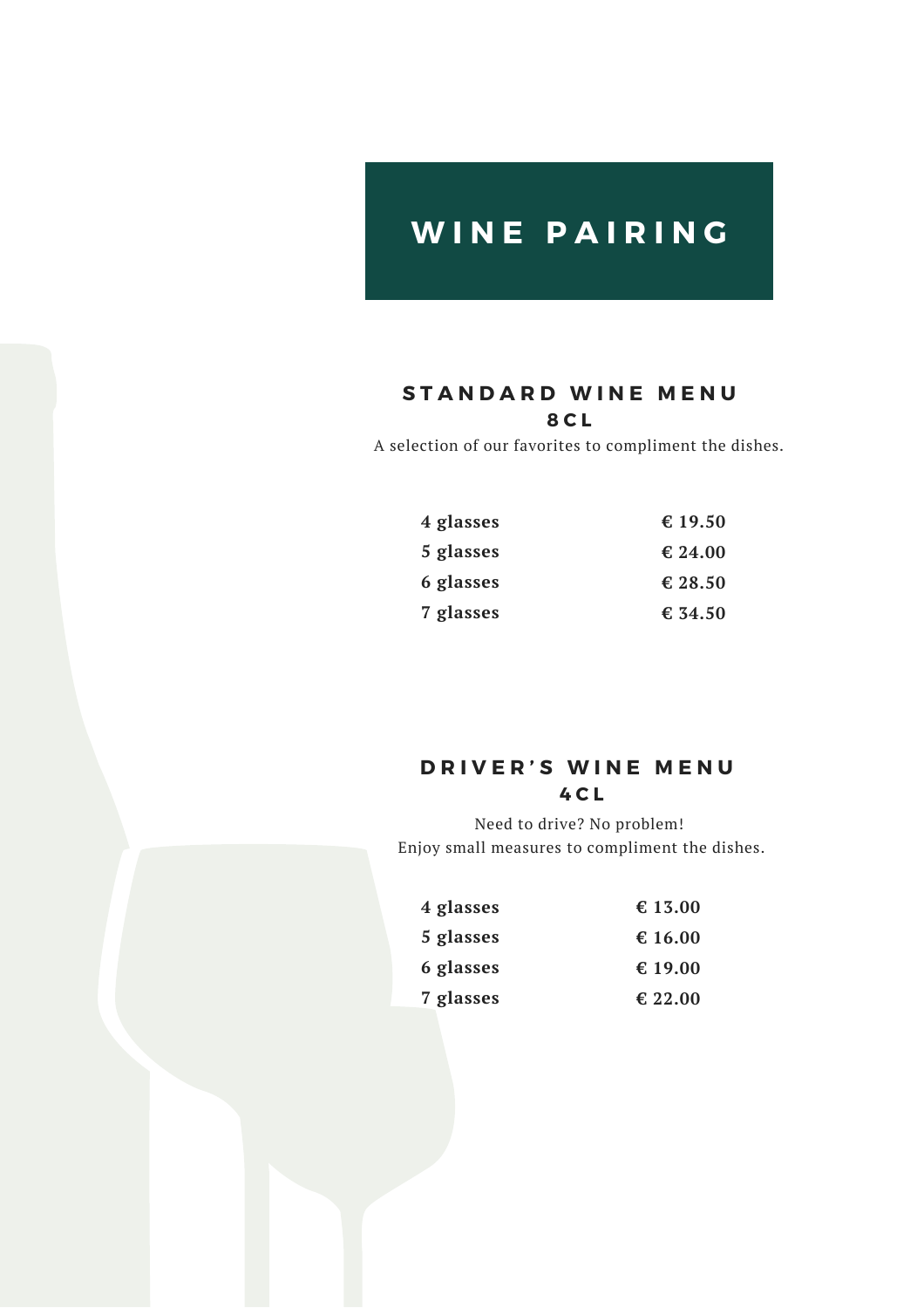# **B Y T H E G L A S S**

#### **C A V A**

| <b>Region</b>   | Grape                            | Winery                                          | Price           |
|-----------------|----------------------------------|-------------------------------------------------|-----------------|
| D.O. Cava       | Macabeo, Xarel-<br>lo, Parellada | Perelada, Bodegas López Morenas,<br><b>Brut</b> | € 4.75          |
|                 |                                  | <b>ROSÉ</b>                                     |                 |
| Castilla y Leon | Tempranillo                      | Casto Pequeno                                   | € 5.00          |
|                 |                                  |                                                 |                 |
|                 |                                  | WHITE                                           |                 |
| Castilla y León | Verdejo                          | Casto Pequeno                                   | € 4.00          |
| Monterrei       | Godello                          | Apertas, Bodegas Martin Codax                   | $\epsilon$ 6.00 |
|                 |                                  |                                                 |                 |
|                 |                                  | <b>RED</b>                                      |                 |
| Castilla y León | Tempranillo                      | Casto Pequeno                                   | € 4.00          |
| Rioja           | Tinta de Toro                    | Gravedad                                        | € $5.00$        |
|                 |                                  |                                                 |                 |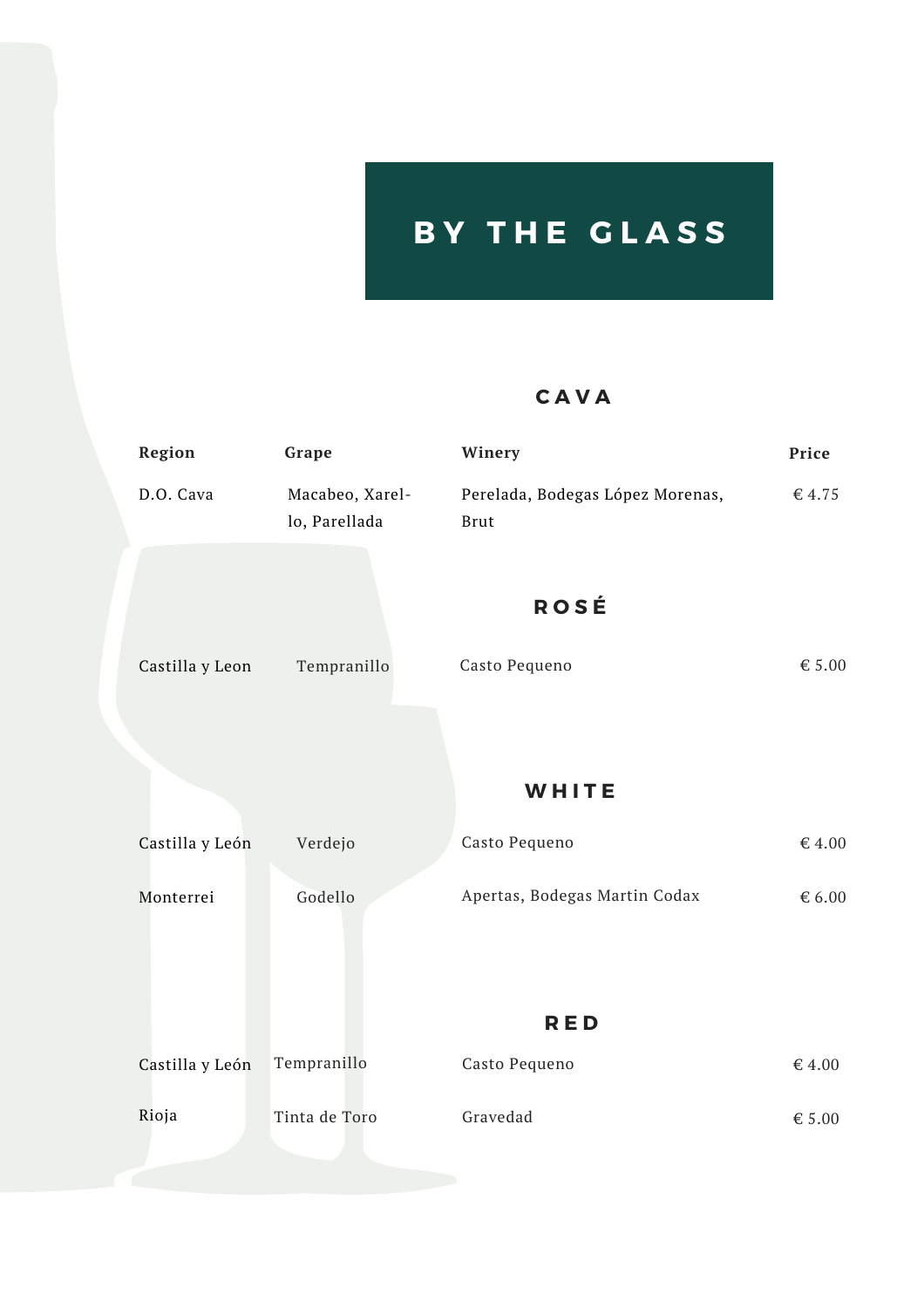# **O U R F A V O U R I T E B O T T L E S**

### **C A V A**

| Region | Grape             | Winery                           | Price   |
|--------|-------------------|----------------------------------|---------|
| Cava   | Macabeo, Xarel-Lo | Perelada, Bodegas López Morenas, | € 19.50 |
|        | & Parellada       | Brut                             |         |

### **R O S É**

| Navarra         | Tempranillo   | Uxue                  | $\epsilon$ 12.00 |
|-----------------|---------------|-----------------------|------------------|
| Castilla y Leon | Prieto Picudo | Vega de Tera, Organic | € 15.50          |
| Castilla        | Petit Verdot  | Pago del Vicario      | € 19.50          |

#### **W H I T E**

| Navarra          | Viura               | Uxue, Bodegas Vega del Castillo   | € 13.00 |
|------------------|---------------------|-----------------------------------|---------|
| Castilla y León  | Verdejo             | Casto Pequeno                     | € 16.50 |
| Pays d'Oc,       | Chardonnay/Viognier | <b>Brume Saline</b>               | € 22.00 |
| France           |                     |                                   |         |
| Cariñena         | Chardonary          | Partucular                        | € 23.00 |
| Rueda, D.O.      | Verdejo             | Diez Siglos                       | € 24.50 |
| Rueda, D.O.      | Verdejo Cepas       | Chamelin, Bodegas Casto Pequeno   | € 25.00 |
| Castilla y León  | Verdejo en barrica  | Vega de Tera in oak barrel        | € 27.00 |
| Rueda            | Sauvignon Blanc     | Diez Siglos                       | € 27.00 |
| Rioja            | Macabeo             | Muga                              | € 29.50 |
| Ribeiro          | Treixadura          | Daponte Selección, Bodegas Chaves | € 31.00 |
| Valdeorras, D.O. | Godello             | Godeval                           | € 33.00 |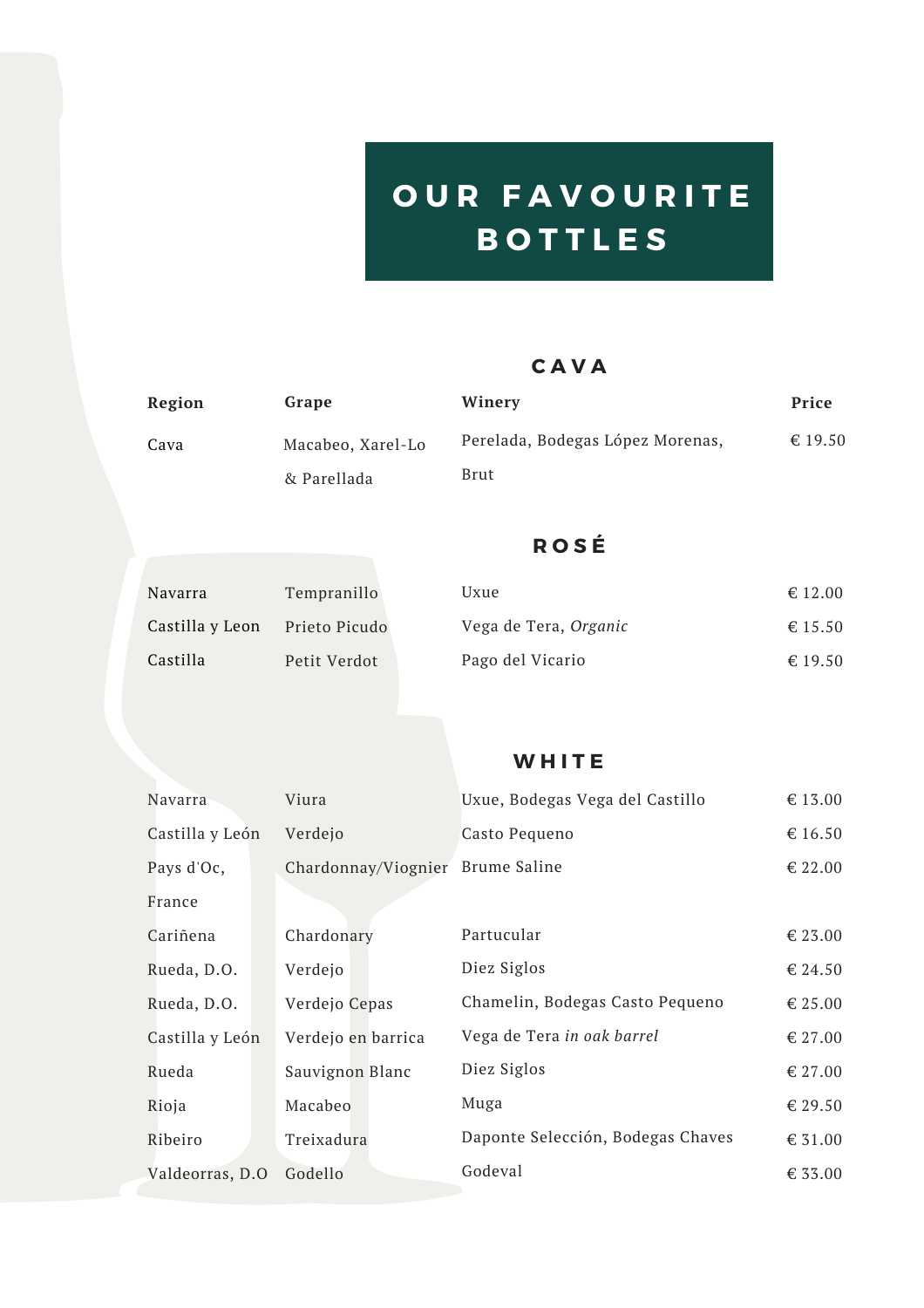# **O U R F A V O U R I T E B O T T L E S**

#### **R E D**

| Region            | Grape                | Winery                                   | Price   |
|-------------------|----------------------|------------------------------------------|---------|
| Cariñena          | Garnacha             | La Sastrería, Bodegas Añadas             | € 15.50 |
| Castilla y León   | Tempranillo          | Casto Pequeno                            | € 16.50 |
| Castilla y León   | Toro & Prieto Picudo | Vega de Tera, Crianza, 12mth. oak barrel | € 18.00 |
| <b>Bierzo</b>     | Mencia               | Folgos                                   | € 19.00 |
| Toro              | Tinta de Toro        | Gravedad, Casto Pequeno                  | € 22.50 |
| Rioja             | Tempranillo          | Muriel Crianza                           | € 22.50 |
| Rioja             | Tempranillo          | El Coto, Crianza, Selecion del Sumiller  | € 25.50 |
| Malaga            | Syrah                | El Lagar, Antonio Munoz Cabrera          | € 29.50 |
| Bourgogne (FR)    | Pinot Noir           | Valentin Vignot                          | € 30.50 |
| Extremadura       | Syrah, Cabernet      | Habla del Silencio, Selecion Sumiller    | € 30.50 |
|                   | Savignon &           |                                          |         |
|                   | Tempranillo          |                                          |         |
| Sierras de Málaga | Cabernet Sauvignon   | Encaste Ronda, Chinchilla                | € 34.50 |